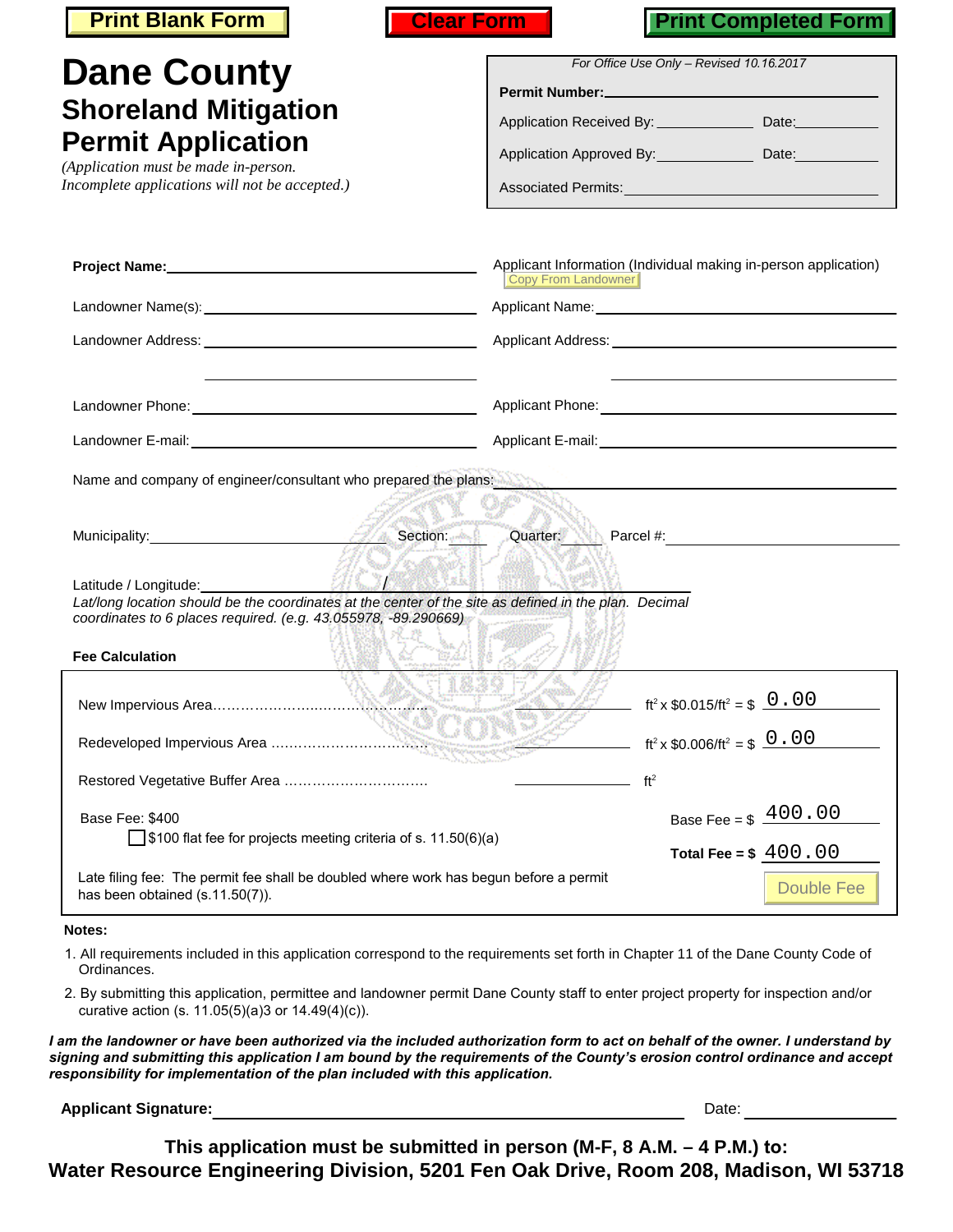## *For Office Use Only*

## **Shoreland Mitigation Application Checklist**

Permit Number:

Associated Permits:

Project Name:

|     | <b>Shoreland Mitigation- Application Materials</b>                                                                                                                                                                       | X | Location of Information:<br>Page Number or Attachment |
|-----|--------------------------------------------------------------------------------------------------------------------------------------------------------------------------------------------------------------------------|---|-------------------------------------------------------|
| 1.  | Narrative describing the proposed project                                                                                                                                                                                |   |                                                       |
| 2.  | Complete site plan and specifications *                                                                                                                                                                                  |   |                                                       |
| 3.  | Map of drainage areas for each watershed (show assumed time of concentration flow<br>path)                                                                                                                               |   |                                                       |
| 4.  | Stormwater management plan meeting performance standards set forth in s.<br>11.12(1)(b) (include methodology and calculations for meeting performance standards below)                                                   |   |                                                       |
| 5.  | Vegetative buffer plan meeting performance standards set forth in s.<br>11.12(2)(b) $*$                                                                                                                                  |   |                                                       |
| 6.  | Engineered designs for all structural management practices (reference relevant<br>technical standard if appropriate)                                                                                                     |   |                                                       |
| 7.  | Identification of the entity responsible for long-term maintenance of all<br>stormwater management and/or vegetative buffer practices                                                                                    |   |                                                       |
| 8.  | Draft maintenance agreement, maintenance plan and schedule for all<br>permanent stormwater management and/or vegetative buffer practices                                                                                 |   |                                                       |
| 9.  | Timetable and construction schedule                                                                                                                                                                                      |   |                                                       |
|     | 10. Itemized cost estimate for stormwater and vegetative buffer plan<br>implementation                                                                                                                                   |   |                                                       |
| 11. | Financial responsibility (financial security instrument required if cost estimate<br>exceeds \$5000)                                                                                                                     |   |                                                       |
| 12. | Copies of permits or approval from other agencies (WDNR, US Army Corps of<br>Engineers, County Zoning, Town, etc.)                                                                                                       |   |                                                       |
|     | Shoreland Mitigation - Performance Standards                                                                                                                                                                             | X | Location of Information:<br>Page Number or Attachment |
|     | 13. Trap the 20-micron particle (40% reduction in TSS) for the 1-year 24-hour<br>storm event                                                                                                                             |   |                                                       |
|     | 14. Infiltrate 75% of the predevelopment infiltration volume on an average annual<br>basis                                                                                                                               |   |                                                       |
|     | 15. Preserve or establish a vegetated buffer in accordance with technical<br>standards and specifications described in NRCS Conservation Practice 643a<br>"Shoreland Restoration" and Wisconsin Biology Technical Note 1 |   |                                                       |

\* See detailed requirements on next page